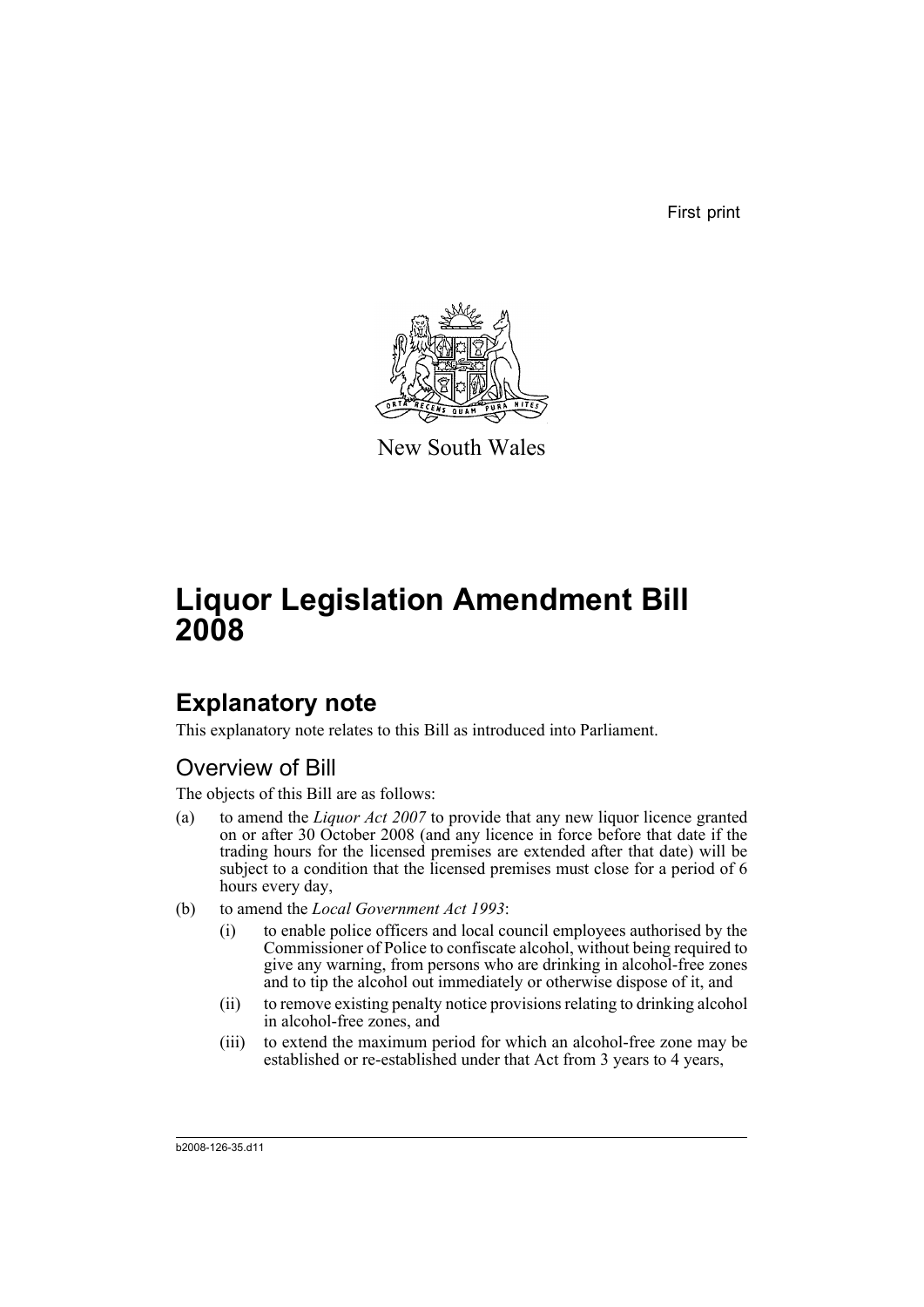Explanatory note

- (c) to amend the *Road Transport (Driver Licensing) Act 1998* to enable the period for which a person is required to hold a provisional licence to be extended if the person is convicted or found guilty of an offence under section 129 of the *Liquor Act 2007* (which relates to persons under the age of 18 years using false evidence of age to gain entry to, or to remain in, or to obtain liquor from, licensed premises) or is issued with a penalty notice for an alleged offence under that section,
- (d) to make other amendments of a minor or consequential nature (including an amendment to the *Fines Act 1996* that is consequential on the removal of the penalty notice provisions under the *Local Government Act 1993* relating to drinking in alcohol-free zones).

#### Outline of provisions

**Clause 1** sets out the name (also called the short title) of the proposed Act.

**Clause 2** provides for the commencement of the proposed Act on the date of assent to the proposed Act.

**Clause 3** is a formal provision that gives effect to the amendments to the *Liquor Act 2007* set out in Schedule 1.

**Clause 4** is a formal provision that gives effect to the amendments to the *Local Government Act 1993* set out in Schedule 2.

**Clause 5** is a formal provision that gives effect to the amendments to the Acts set out in Schedule 3.

**Clause 6** provides for the repeal of the proposed Act after all the amendments made by the proposed Act have commenced. Once the amendments have commenced the proposed Act will be spent and section 30 of the *Interpretation Act 1987* provides that the repeal of an amending Act does not affect the amendments made by that Act.

**Schedules 1–3** contain the amendments described in the Overview above.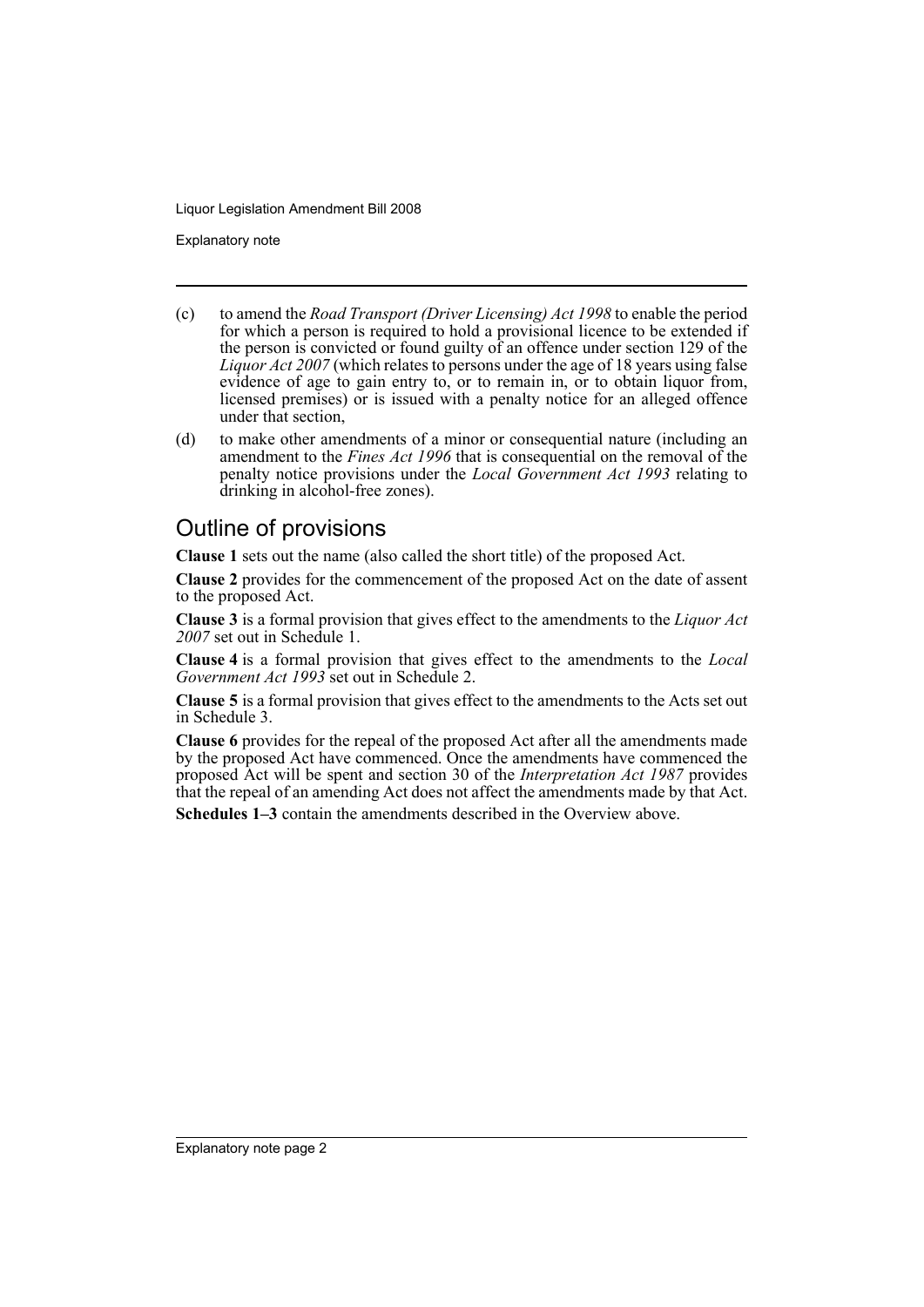First print



New South Wales

# **Liquor Legislation Amendment Bill 2008**

### **Contents**

|            |                                              | Page |
|------------|----------------------------------------------|------|
|            | Name of Act                                  |      |
|            | Commencement                                 | 2    |
| 3          | Amendment of Liquor Act 2007 No 90           |      |
| 4          | Amendment of Local Government Act 1993 No 30 | っ    |
| 5          | Amendment of other Acts                      | 2    |
| 6          | Repeal of Act                                |      |
| Schedule 1 | Amendment of Liquor Act 2007                 | 3    |
| Schedule 2 | Amendment of Local Government Act 1993       | 5    |
| Schedule 3 | Amendment of other Acts                      |      |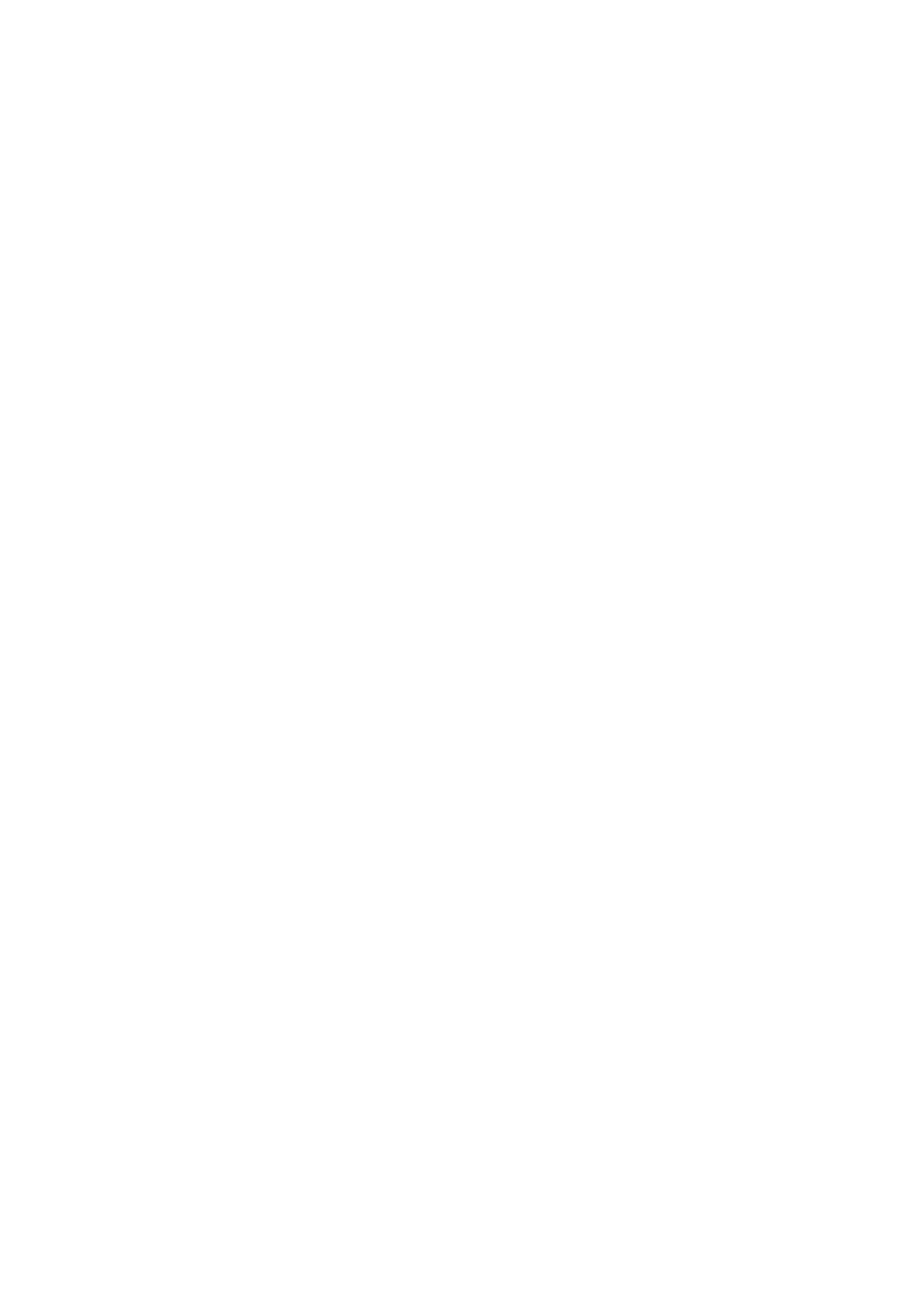

New South Wales

## **Liquor Legislation Amendment Bill 2008**

No , 2008

#### **A Bill for**

An Act to amend the *Liquor Act 2007* to restrict the trading hours of licensed premises; to amend the *Local Government Act 1993* in relation to alcohol-free zones; and for other purposes.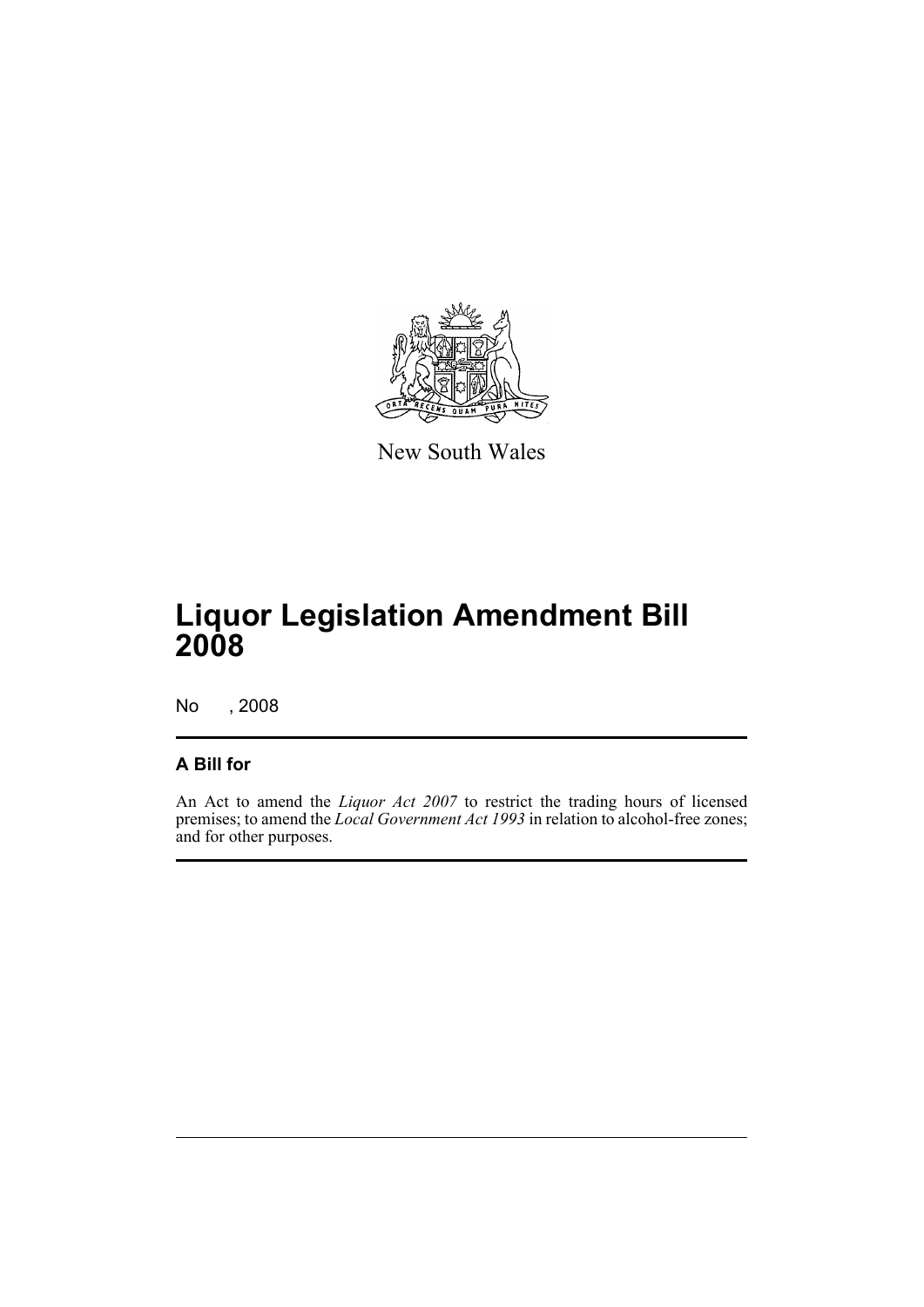<span id="page-5-5"></span><span id="page-5-4"></span><span id="page-5-3"></span><span id="page-5-2"></span><span id="page-5-1"></span><span id="page-5-0"></span>

|              |     | The Legislature of New South Wales enacts:                                                                                                                | 1                     |
|--------------|-----|-----------------------------------------------------------------------------------------------------------------------------------------------------------|-----------------------|
| 1            |     | Name of Act                                                                                                                                               | 2                     |
|              |     | This Act is the Liquor Legislation Amendment Act 2008.                                                                                                    | 3                     |
| $\mathbf{2}$ |     | <b>Commencement</b>                                                                                                                                       | $\overline{4}$        |
|              |     | This Act commences on the date of assent to this Act.                                                                                                     | 5                     |
| 3            |     | Amendment of Liquor Act 2007 No 90                                                                                                                        | 6                     |
|              |     | The <i>Liquor Act 2007</i> is amended as set out in Schedule 1.                                                                                           | $\overline{7}$        |
| 4            |     | <b>Amendment of Local Government Act 1993 No 30</b>                                                                                                       | 8                     |
|              |     | The <i>Local Government Act 1993</i> is amended as set out in Schedule 2.                                                                                 | 9                     |
| 5            |     | <b>Amendment of other Acts</b>                                                                                                                            | 10                    |
|              |     | The Acts specified in Schedule 3 are amended as set out in that<br>Schedule.                                                                              | 11<br>12 <sup>2</sup> |
| 6            |     | <b>Repeal of Act</b>                                                                                                                                      | 13                    |
|              | (1) | This Act is repealed on the day following the day on which this Act<br>commences.                                                                         | 14<br>15              |
|              | (2) | The repeal of this Act does not, because of the operation of section 30<br>of the <i>Interpretation Act 1987</i> , affect any amendment made by this Act. | 16<br>17              |
|              |     |                                                                                                                                                           |                       |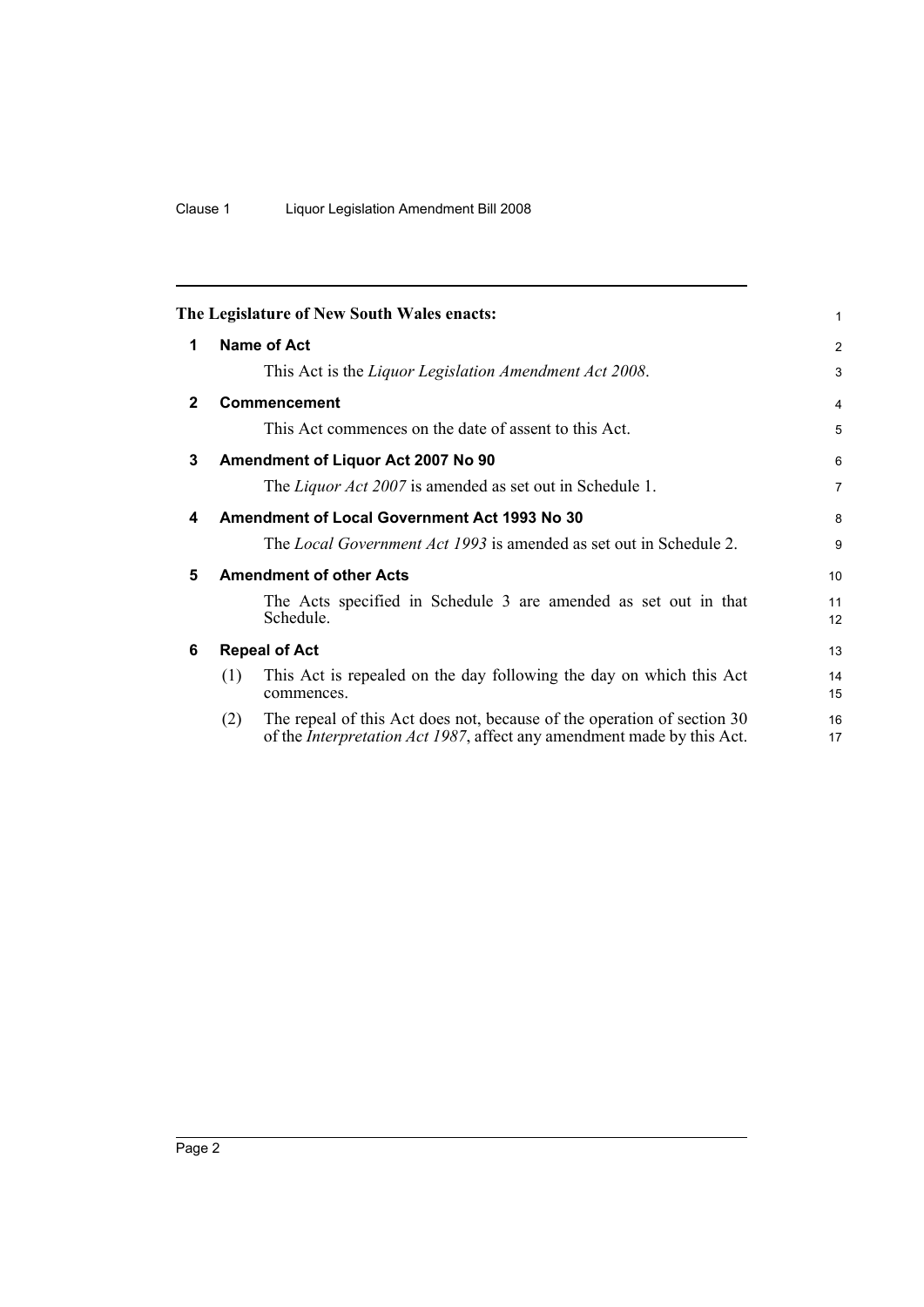Amendment of Liquor Act 2007 Schedule 1

<span id="page-6-0"></span>

|     | <b>Schedule 1</b> |                          | <b>Amendment of Liquor Act 2007</b>                                                                                                                                                                                                                                                                        | $\mathbf{1}$               |  |  |  |
|-----|-------------------|--------------------------|------------------------------------------------------------------------------------------------------------------------------------------------------------------------------------------------------------------------------------------------------------------------------------------------------------|----------------------------|--|--|--|
|     |                   |                          | (Section 3)                                                                                                                                                                                                                                                                                                | 2                          |  |  |  |
| [1] |                   | <b>Section 11A</b>       |                                                                                                                                                                                                                                                                                                            | 3                          |  |  |  |
|     |                   | Insert after section 11: |                                                                                                                                                                                                                                                                                                            |                            |  |  |  |
|     | 11A               |                          | Special licence condition-6-hour closure period for licensed<br>premises                                                                                                                                                                                                                                   |                            |  |  |  |
|     |                   | (1)                      | This section applies in relation to:                                                                                                                                                                                                                                                                       | 7                          |  |  |  |
|     |                   |                          | any licence granted on or after 30 October 2008, and<br>(a)                                                                                                                                                                                                                                                | 8                          |  |  |  |
|     |                   |                          | (b)<br>any licence in force before that date, but only if an<br>extended trading authorisation granted on or after that date<br>is in force in relation to the licensed premises concerned.                                                                                                                | 9<br>10<br>11              |  |  |  |
|     |                   | (2)                      | A licence to which this section applies is subject to the condition<br>that liquor must not be sold by retail on the licensed premises for<br>a continuous period of 6 hours (as determined in accordance with<br>this section) during each consecutive period of 24 hours (the<br>6-hour closure period). | 12<br>13<br>14<br>15<br>16 |  |  |  |
|     |                   | (3)                      | Except as provided by subsection (4), the 6-hour closure period<br>for any particular licensed premises is the period that is approved<br>for the time being by the Authority.                                                                                                                             | 17<br>18<br>19             |  |  |  |
|     |                   | (4)                      | In the case of a licence:                                                                                                                                                                                                                                                                                  | 20                         |  |  |  |
|     |                   |                          | granted on or after 30 October 2008 but before the date on<br>(a)<br>which this section (as inserted by the Liquor Legislation<br>Amendment Act 2008) commenced, or                                                                                                                                        | 21<br>22<br>23             |  |  |  |
|     |                   |                          | granted by the Local Court (as provided by clause 25 of<br>(b)<br>Schedule 1) at any time after the date on which this section<br>commenced.                                                                                                                                                               | 24<br>25<br>26             |  |  |  |
|     |                   |                          | the 6-hour closure period for the licensed premises is, subject to<br>subsection $(5)$ , the period from 4 am to 10 am.                                                                                                                                                                                    | 27<br>28                   |  |  |  |
|     |                   | (5)                      | The Authority may at any time, on application by the licensee or<br>by the Director or the Commissioner of Police, or on its own<br>initiative, approve of licensed premises having a different 6-hour<br>closure period than:                                                                             | 29<br>30<br>31<br>32       |  |  |  |
|     |                   |                          | the period as last approved by the Authority, or<br>(a)                                                                                                                                                                                                                                                    | 33                         |  |  |  |
|     |                   |                          | the period specified in subsection (4).<br>(b)                                                                                                                                                                                                                                                             | 34                         |  |  |  |
|     |                   | (6)                      | Any such application by the licensee must be accompanied by the<br>fee prescribed by the regulations.                                                                                                                                                                                                      | 35<br>36                   |  |  |  |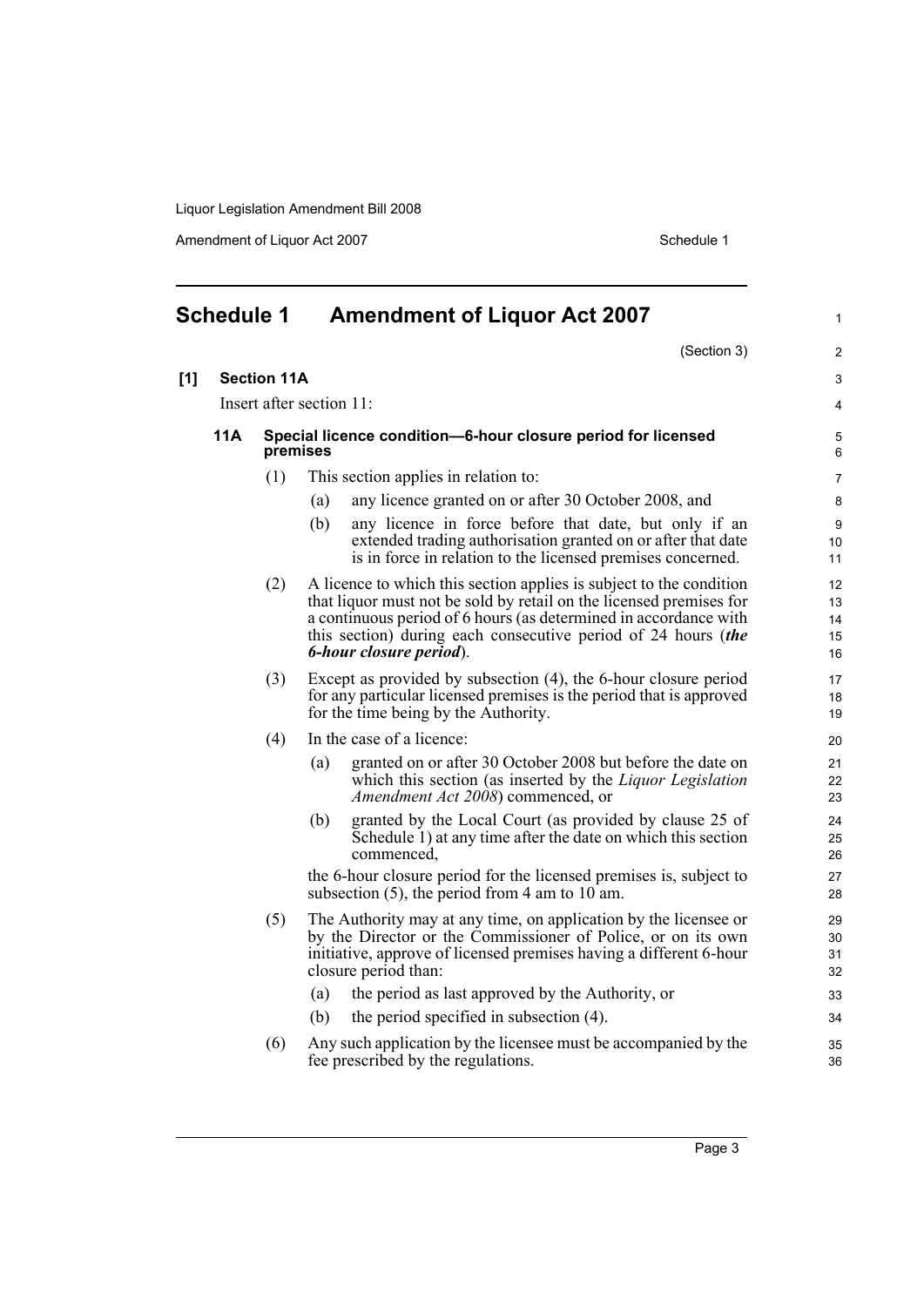|       | (7)                                                                                                                                                                                                                              | To avoid doubt, during the 6-hour closure period for any licensed<br>premises:                                                                                                                                                |                      |  |  |
|-------|----------------------------------------------------------------------------------------------------------------------------------------------------------------------------------------------------------------------------------|-------------------------------------------------------------------------------------------------------------------------------------------------------------------------------------------------------------------------------|----------------------|--|--|
|       |                                                                                                                                                                                                                                  | the licensed premises are not authorised to stay open for<br>(a)<br>the retail sale of liquor on the premises, and                                                                                                            | 3<br>4               |  |  |
|       |                                                                                                                                                                                                                                  | the licensee is not authorised to sell liquor by retail for<br>(b)<br>consumption away from the licensed premises.                                                                                                            | 5<br>6               |  |  |
|       | (8)                                                                                                                                                                                                                              | This section has effect despite any other provision of this Act (in<br>particular, those provisions relating to the standard trading period<br>for licensed premises).                                                        | 7<br>8<br>9          |  |  |
|       | (9)                                                                                                                                                                                                                              | This section does not, however, apply to the sale or supply of<br>liquor to a resident of licensed premises if the liquor is sold or<br>supplied for consumption in the room in which the resident is<br>residing or staying. | 10<br>11<br>12<br>13 |  |  |
|       | (10)                                                                                                                                                                                                                             | The regulations may also create exceptions to this section.                                                                                                                                                                   | 14                   |  |  |
| $[2]$ |                                                                                                                                                                                                                                  | Section 115 Declaration of restricted alcohol area                                                                                                                                                                            | 15                   |  |  |
|       | Omit "In that case, a person cannot, in respect of the same act or omission, be<br>convicted of an offence under that Act and an offence created by the<br>regulations for the purposes of this Division." from section 115 (3). |                                                                                                                                                                                                                               |                      |  |  |
| [3]   | <b>Schedule 1 Savings and transitional provisions</b>                                                                                                                                                                            |                                                                                                                                                                                                                               |                      |  |  |
|       | Insert at the end of clause $1(1)$ :                                                                                                                                                                                             |                                                                                                                                                                                                                               |                      |  |  |
|       |                                                                                                                                                                                                                                  | Liquor Legislation Amendment Act 2008                                                                                                                                                                                         | 21                   |  |  |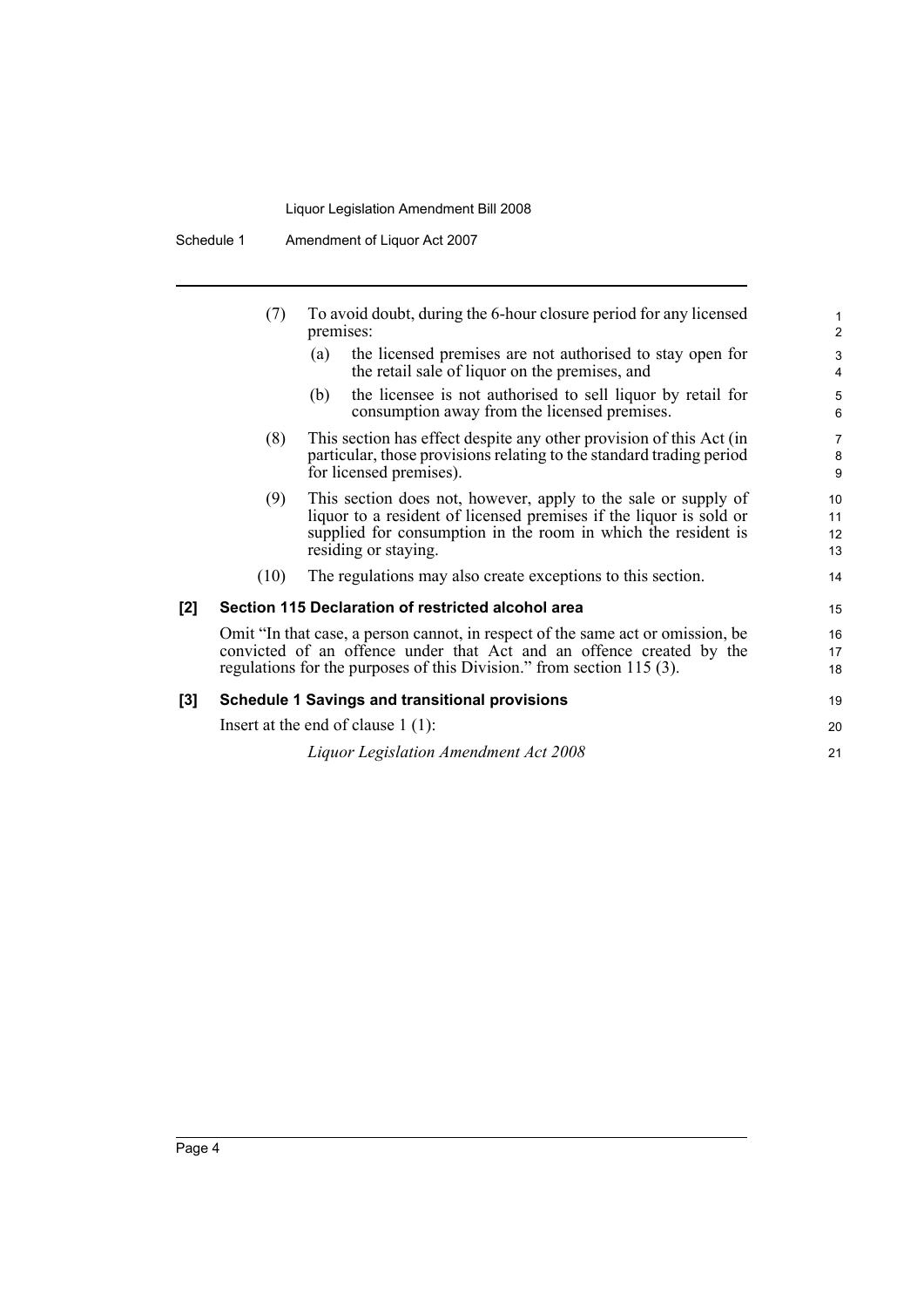Amendment of Local Government Act 1993 Schedule 2

<span id="page-8-0"></span>

| <b>Schedule 2</b> |                    | <b>Amendment of Local Government Act</b><br>1993 |                    | 1<br>$\overline{c}$                                                                                                                                                                                                         |                   |  |
|-------------------|--------------------|--------------------------------------------------|--------------------|-----------------------------------------------------------------------------------------------------------------------------------------------------------------------------------------------------------------------------|-------------------|--|
|                   |                    |                                                  |                    | (Section 4)                                                                                                                                                                                                                 | 3                 |  |
| [1]               | <b>Section 642</b> |                                                  |                    |                                                                                                                                                                                                                             | 4                 |  |
|                   |                    | Omit the section. Insert instead:                |                    |                                                                                                                                                                                                                             |                   |  |
|                   | 642                |                                                  |                    | Confiscation of alcohol in alcohol-free zones                                                                                                                                                                               | 6                 |  |
|                   |                    | (1)                                              |                    | A police officer or an enforcement officer may seize any alcohol<br>(and the bottle, can, receptacle or package in which it is<br>contained) that is in the immediate possession of a person in an<br>alcohol-free zone if: | 7<br>8<br>9<br>10 |  |
|                   |                    |                                                  | (a)                | the person is drinking alcohol in the alcohol-free zone, or                                                                                                                                                                 | 11                |  |
|                   |                    |                                                  | (b)                | the officer has reasonable cause to believe that the person<br>is about to drink, or has recently been drinking, alcohol in<br>the alcohol-free zone.                                                                       | 12<br>13<br>14    |  |
|                   |                    | (2)                                              |                    | Any alcohol or thing seized under this section is, by virtue of the<br>seizure, forfeited:                                                                                                                                  | 15<br>16          |  |
|                   |                    |                                                  | (a)                | if seized by a police officer—to the State, or                                                                                                                                                                              | 17                |  |
|                   |                    |                                                  | (b)                | if seized by an enforcement officer—to the council that<br>employs the officer.                                                                                                                                             | 18<br>19          |  |
|                   |                    | (3)                                              |                    | Any alcohol seized under this section may:                                                                                                                                                                                  | 20                |  |
|                   |                    |                                                  | (a)                | be disposed of immediately by tipping it out of the bottle,<br>can, receptacle or package in which it is contained, or                                                                                                      | 21<br>22          |  |
|                   |                    |                                                  | (b)                | be otherwise disposed of in accordance with directions<br>given by the Commissioner of Police or the council (as the<br>case requires).                                                                                     | 23<br>24<br>25    |  |
|                   |                    | (4)                                              |                    | In this section:                                                                                                                                                                                                            | 26                |  |
|                   |                    |                                                  |                    | <i>enforcement officer</i> means an employee of a council authorised<br>in writing by the Commissioner of Police to be an enforcement<br>officer for the purposes of this section.                                          | 27<br>28<br>29    |  |
| [2]               |                    |                                                  |                    | Sections 643, 647 and 649                                                                                                                                                                                                   | 30                |  |
|                   |                    |                                                  | Omit the sections. |                                                                                                                                                                                                                             | 31                |  |
| $[3]$             |                    |                                                  |                    | Sections 644 (5) and 644B (4)                                                                                                                                                                                               | 32                |  |
|                   |                    |                                                  |                    | Omit "3 years" wherever occurring. Insert instead "4 years".                                                                                                                                                                | 33                |  |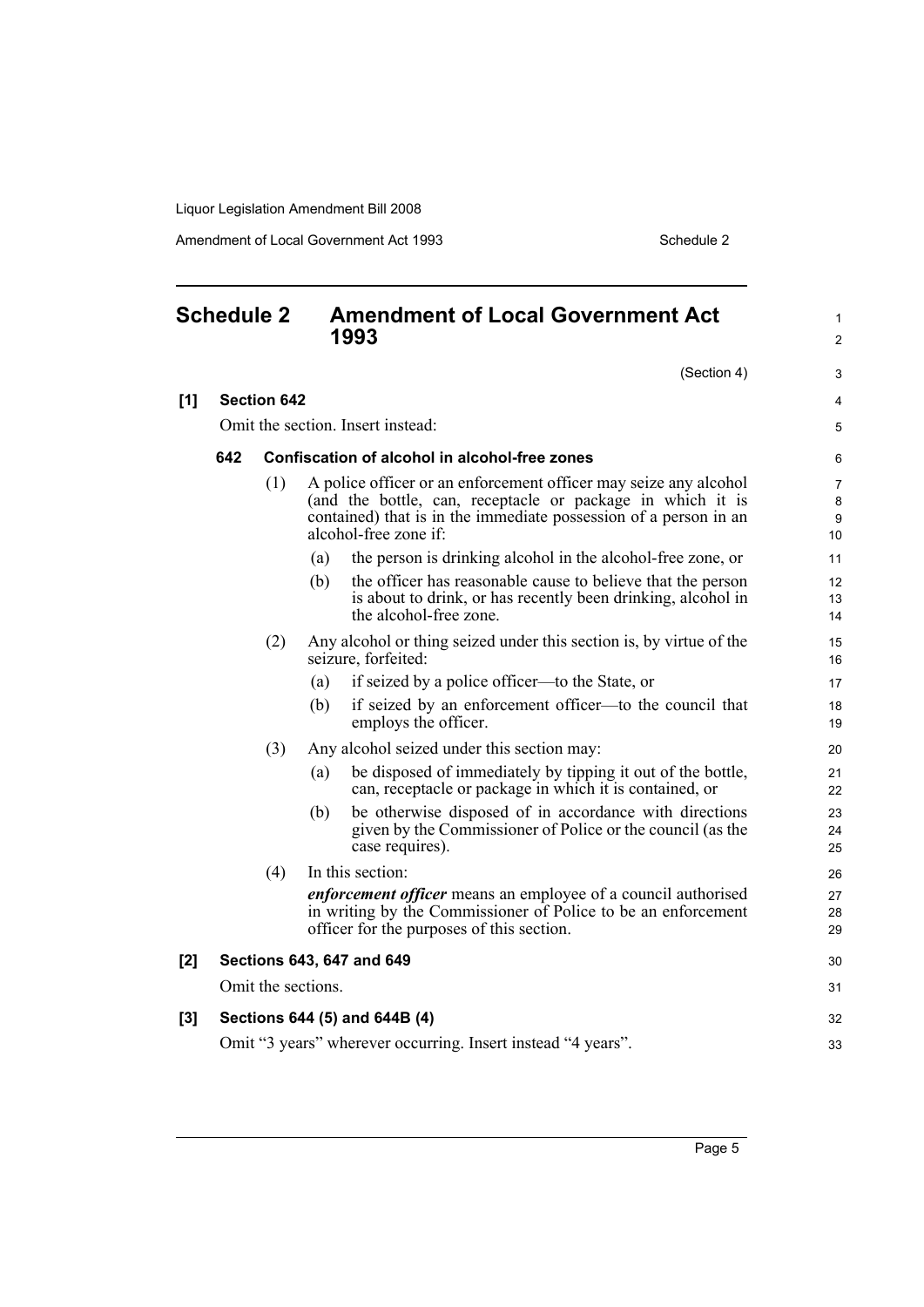| [4]   | Section 679 Penalty notices for certain offences<br>Omit "642," from section 679 (1).                                                                                                | 2             |
|-------|--------------------------------------------------------------------------------------------------------------------------------------------------------------------------------------|---------------|
| [5]   | Schedule 8 Savings, transitional and other provisions consequent on<br>the enactment of other Acts                                                                                   | 3<br>4        |
|       | Insert at the end of clause $1(1)$ :                                                                                                                                                 | 5             |
|       | Liquor Legislation Amendment Act 2008, to the extent that it<br>amends this Act                                                                                                      | 6<br>7        |
| [6]   | <b>Dictionary</b>                                                                                                                                                                    | 8             |
|       | Omit "and in which the drinking of alcohol is accordingly prohibited in the<br>circumstances and to the extent provided by section 642" from the definition<br>of alcohol-free zone. | 9<br>10<br>11 |
| $[7]$ | Dictionary, definition of "enforcement officer"                                                                                                                                      | 12            |
|       | Omit the definition.                                                                                                                                                                 | 13            |